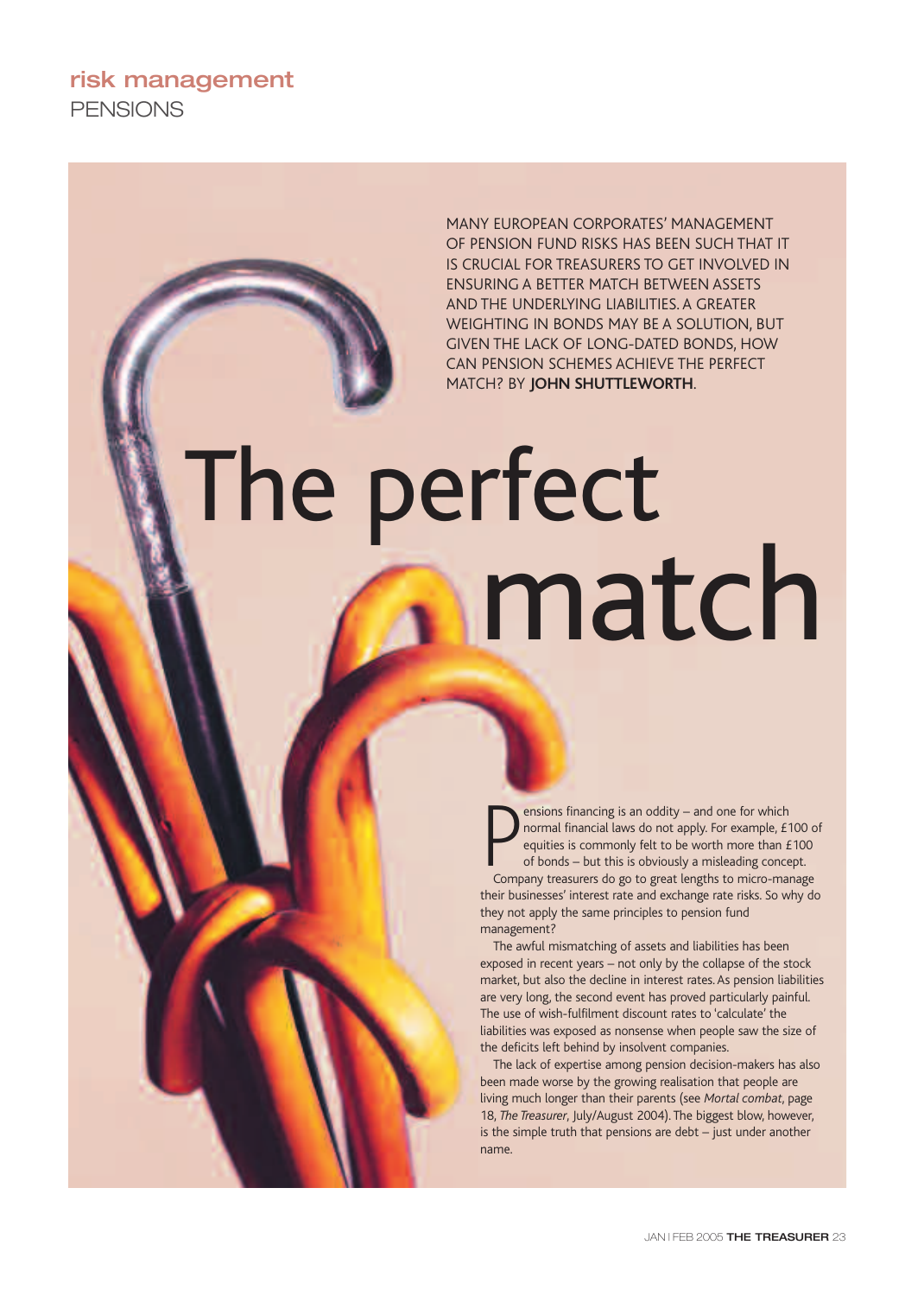**WHICH COUNTRY IS THE HARDEST HIT?** The country with the biggest pensions problem is undoubtedly the UK, largely because of the scale of private sector pensions. What has caused the British pensions crisis is a total asset/liability mismatch. Even today, equity investments still account for an enormous 67% of average UK pension fund investments. Meanwhile, the small amount that is in bonds usually has a duration which is a full decade shorter than the funds' liabilities.

One country that has confronted the pensions crisis issue is Holland where policymakers have made it clear that pension funds exist to provide pensions and that they should have sufficient monies to pay all their accrued liabilities at all times.

In Germany, meanwhile, funded pension arrangements are unusual. There are just over two hundred Pensionskassen which are prudently managed – essentially as insurance companies.

The Germans have, until recent times, largely relied on their book reserve system under which a company pays its retired employees' pensions out of cashflow. In the event of insolvency, a nationwide mutual insurer picks up the pieces. The latter is financed by a simple levy, based on the size of the pension liabilities. There is no fine-tuning of the levy according to the creditworthiness of the company.

For German treasurers, a key aim today is to hedge their businesses' pension liabilities using one of the new tax-favoured vehicles.

Switzerland is also unique. Since the mid-1980s, companies have been required to provide their employees with a minimum pension – a hybrid career-average plan. Employees are awarded a 'credit' each year, which is calculated as a percentage of that year's pay, to which a bonus (of at least 2.5%) is awarded. On retirement, guaranteed annuity conversion terms must be applied.

However, many insurers in Switzerland – not having understood these two guarantees – mispriced their contracts, and a number of them are now exiting the market. Today, the issue for treasurers is whether they should retain these two risks or insure them with the consequent leakage of value to investment bankers and others.

**BONDS VS EQUITIES.** The main concern to most European companies today must be how to manage the risks in the collateral held to back pension liabilities. What is best for the shareholders of a corporation is not necessarily what is best for individuals saving for their retirement.

There are a numbers of reasons why pension funds should favour investment in bonds. Equities can offer a higher expected return than bonds, and bonds can be more heavily taxed because returns largely take the form of income instead of capital gains. However, governments in most countries do encourage the provision of company-financed pension promises through tax breaks, the most common being the exemption from tax on investment income and capital gains.

When a business holds collateral to back its pension promises, it also makes sense for that collateral to take the form of the investments that would be more heavily taxed if shareholders were to hold them directly – in other words, bonds. This is a fundamental reason for bond investment by a pension fund.

That said, shareholders also want to see companies hedge their pension liabilities. They also prefer to see assets matched to liabilities as this increases their chances of understanding whether a company is really making profits.

It is also fair to say that pensions are bond-like. It is possible to construct a portfolio of bonds where coupons and redemption proceeds match closely, admittedly not perfectly, with the promised pension payments. A swap can get the match closer still (see *Steering clear of the pensions black hole*, page 7, *The Treasurer*, December 2004).

## Executive summary

- The mismatching of pension fund assets and liabilities was exposed by the stock market collapse and decline in interest rates, with the latter proving painful because of the length of pension fund liabilities.
- The problem is most acute in the UK where equities account for 67% of pension fund investments, and any bonds held in schemes are most commonly a full decade shorter than the plans' liabilities.
- Holland has confronted the pensions crisis with policymakers insisting that pension funds should have sufficient monies to pay their liabilities at all times.
- In Germany, companies have, until recent times, paid retired employees out of cashflows. In the event of insolvency, a nationwide mutual insurer steps in.
- Tax benefits represent one fundamental reason for pension funds to invest in bonds. Shareholders prefer company pension schemes to invest in bonds because they would pay more tax on direct investment in bonds themselves than investment in any other asset.
- Pensions are bond-like in the sense that it is possible to construct a portfolio of bonds whose coupons and redemption proceeds match the underlying liabilities. A swap can also get the match closer. However, obtaining the maturities required from bond investments is difficult given the lack of very long bonds.
- Financially strong companies should consider borrowing from banks or the capital markets to fund their pension schemes, and take advantage of the tax benefits.

Obviously, these bonds need to be a mix of fixed and inflation-linked bonds. They also need to be long term.

But the clear lack of long-term bonds renders this impracticable. For most pension plans, only a defined proportion of their pension payments in present value terms fall due after the very longest bond.

Longevity is another exaggerated risk. Decision-makers, had they been properly advised, should not have been taken by surprise to learn of the steady improvements in life expectancy.

**OTHER CASES FOR BOND INVESTMENT.** When a company is financially strong and paying taxes, shareholders want the collateral – that is, the money in the pension fund – held in assets that would be heavily taxed if in their own hands.

But this view does not hold true at the other extreme – when a company is in financial distress. Here, shareholders prefer to minimise contributions to the pension fund (in other words, to keep the collateral as low as possible); and less obviously, to invest in volatile assets.

Money can be moved around within the combined entity of a company and its pension fund, but no matter how cleverly this is done, there is no alchemy. For every winner, there is a loser. More money in the pension fund does not change the amount of an employee's pension, but it does make his/her pension a more secure one.

Increasing the size of a fund's collateral also detracts from a company's liability status, hence the ability to walk away from an insolvent company and its underfunded pension fund.

**MANAGING PENSIONS RISKS.** The natural question 'how should we control our pensions risks?' now has a natural answer: 'in the same way that we control the other financial risks to the business'. True, pension cashflows have some unusual characteristics – they are long term, are